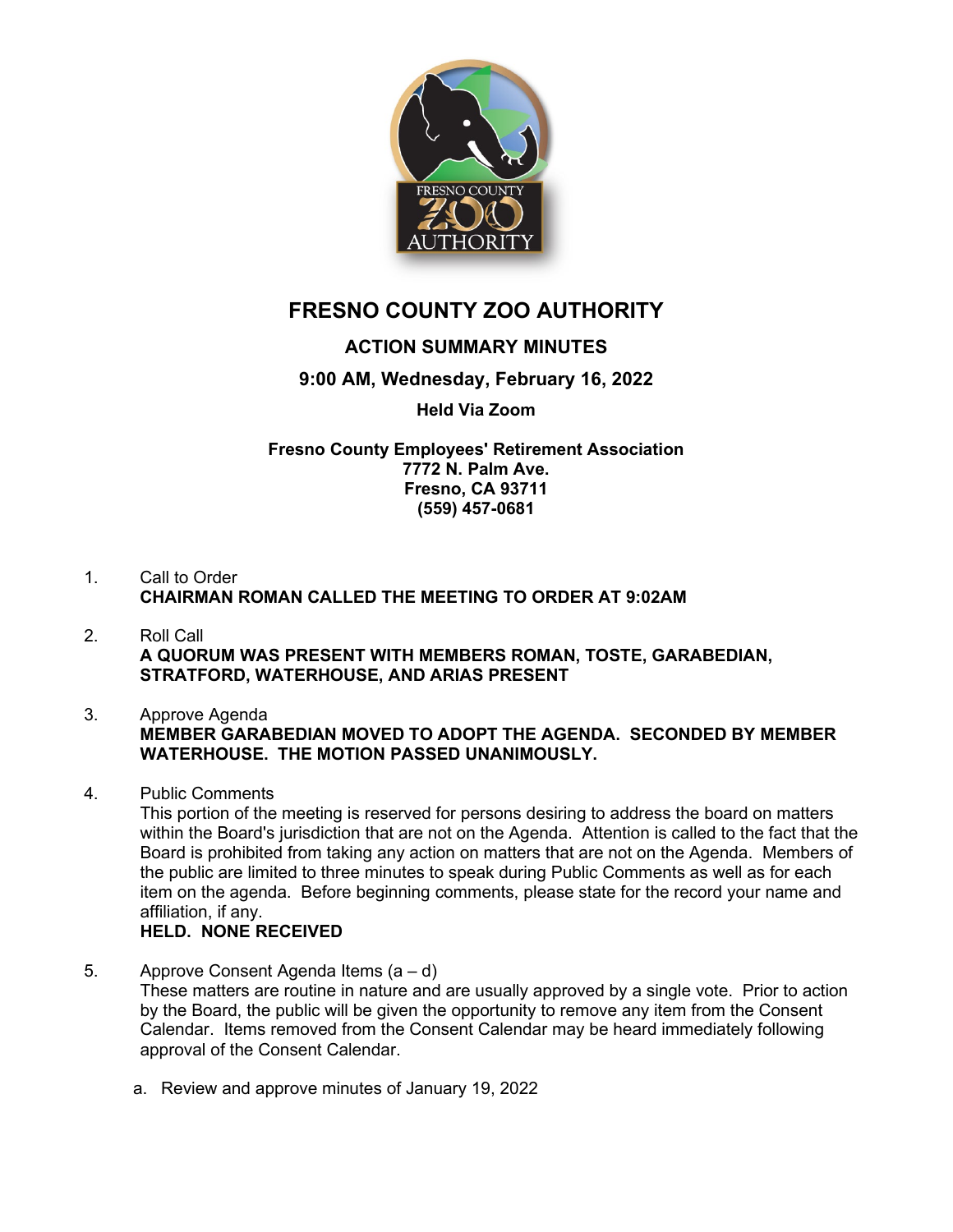- c. Receive Treasurer's Reports for January 2022
- d. Approve and adopt resolution re-acknowledging the Governor's Proclamation of a State of Emergency, and finding that the Fresno County Zoo Authority Board has reconsidered the circumstances of the state of emergency, and conditions causing imminent risk to attendees, including widespread local transmission of COVID-19, the presence of the highly transmissible COVID-19 Omicron variant, limited availability of intensive care and hospital beds in local hospitals, and relatively confined Board meeting space, which restricts social distancing, have caused, and will continue to cause, conditions of peril to the safety of persons attending Board meetings of the Fresno County Zoo Authority, and continue to directly impact the ability of the Board members to meet safely in person, and re-authorizing the Fresno County Zoo Authority to conduct its Board meetings without compliance with paragraph (3) of subdivision (b) of Government Code section 54953, as authorized by subdivision (e) of section 54953, provided that Fresno County Zoo Authority shall comply with all requirements of Government Code section 54953 to provide the public with access to all Board meetings.

**MEMBER WATERHOUSE MOVED TO APPROVE THE CONSENT ITEMS WITH A NOTATION THAT HIS NAME WAS MISSPELLED WITHIN THE JANUARY 19, 2022 MEETING MINUTES. COORDINATOR ALEXANDER NOTED THE TYPOGRAPHICAL ERROR. MEMBER ARIAS SECONDED THE MOTION, WHICH PASSED UNANIMOUSLY.**

- 6. Receive Fresno Chaffee Zoo Director's report **RECEIVED. DIRECTOR JON DOHLIN PROVIDED AN UPDATE ON CURRENT PROJECTS.**
- 7. Receive Fresno Chaffee Zoo Corporation December 2021 Year-to-Date Financial Report and January 2022 Early Insights **RECEIVED. INTERIM CFO NORA CROW REPORTED ON ATTENDANCE, REVENUES AND EXPENDITURES.**
- 8. Hold first hearing on ordinance to continue the current countrywide transactions and use tax (known as Measure Z) for the support of zoos, zoological facilities and related zoological purposes to be administered by the State Board of Equalization and amending Section 1.010 of Fresno County Zoo Authority Ordinance No. 2004-1; waive reading of the ordinance in its entirety (2/3 vote required); set second hearing for March 16, 2022; and discuss proposed ballot language and provide direction to staff

**HELD WITH DISCUSSIONS. MEMBER WATERHOUSE MOVED TO APPROVE THE MEASURE Z ORDINANCE EXTENSION WITH LANGUAGE TO LEAVE THE TWO PERCENT FOR COUNTY ADMINISTRATION AND A MINIMUM OF TWO THIRDS FOR CAPITAL IMPROVEMENTS BUT LEAVE THE PROVISION FOR THE TAX TO REMAIN IN EFFECT UNTIL REJECTED BY VOTERS SO THE TAX DOES NOT SUNSET. THE MOTION DID NOT RECEIVE A SECOND AND FAILED.**

**MEMBER GARABEDIAN MOVED THAT THE ORDINANCE REMAIN AS ORIGINALY PASSED WITH TWO THIRD FOR CAPITAL IMPROVEMENTS AND MAINTAIN THE ORIGINAL LANGUAGE FOR A 10 YEAR TIMEFRAME TO SUNSET. SECONDED BY MEMBER STRATFORD. MEMBER TOSTE OFFERED AN AMENDMENT TO THE MOTION TO CHANGE THE SUNSET TO 15 YEARS. THE AMENDEMENT WAS ACCEPTED BY GARABEDIAN AND STRATFORD. THE MOTION PASSED 5-0 WITH MEMBER ARIAS ABSENT AT THE TIME OF THE VOTE.**